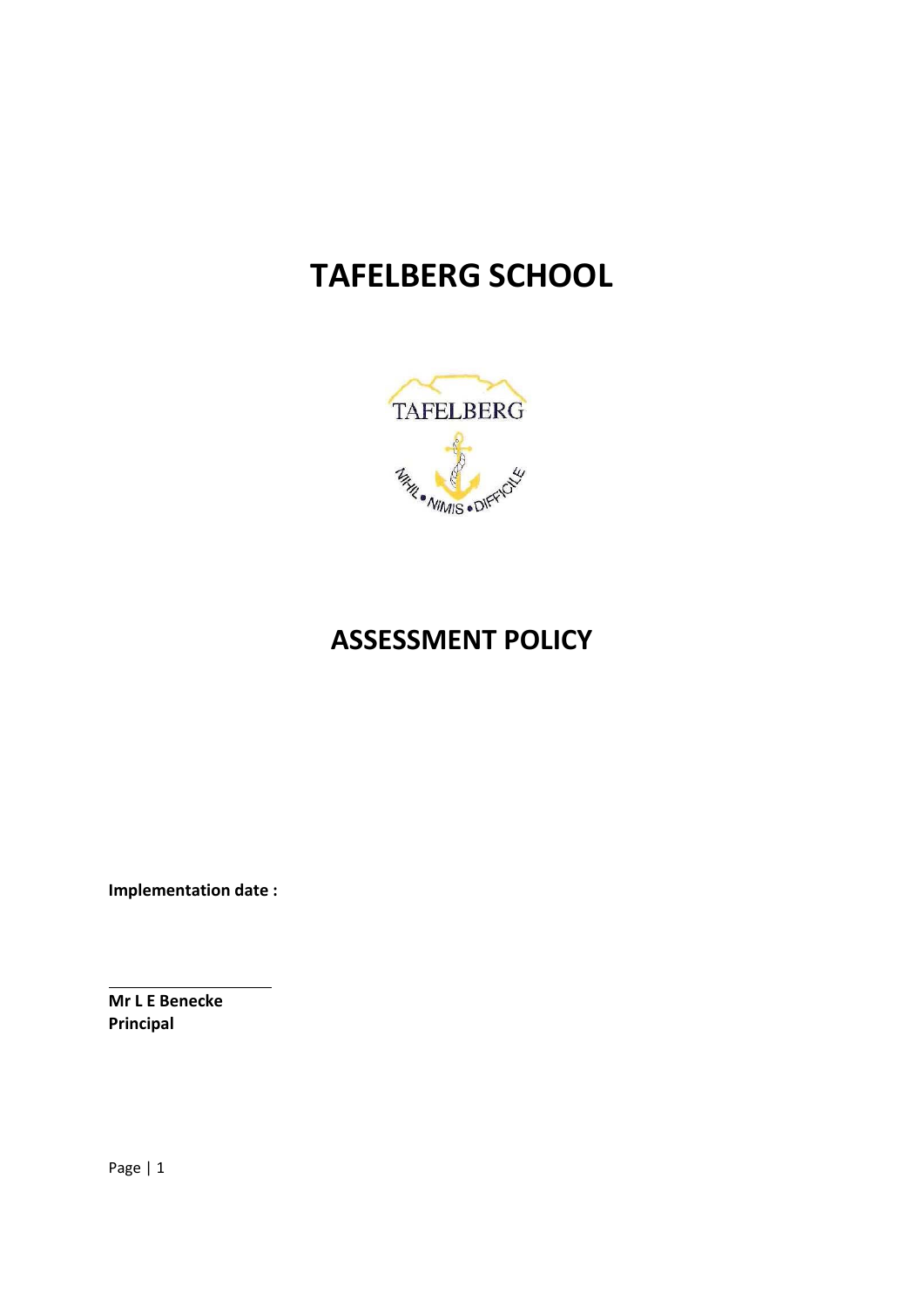## **1. INTRODUCTION**

This policy follows the guidelines and aims as established by the SASA, the SAGs, and policies regarding assessment as set out by the DBE and WCED

This policy also embodies the ethos and Mission Statement of Tafelberg Special school, as well as WP6. This policy will be implemented for all grades in which CAPS is operational.

#### **2. DEFINITIONS / ABBREVIATIONS**

- a) Assessment : a systematic method of evaluating how well learners are progressing academically, and how well the teaching strategy/work program is progressing
- b) CA : Curriculum Advisor at MNED
- c) CAPS : Continuous Assessment Policy Statement
- d) CASS : Continuous Assessment of learners' academic performance
- e) DBE : National Department of Basic Education
- f) DAIC : District Assessment Irregularity Committee (comprised of District officials)
- g) Examinations : formal mid‐year and year‐end examinations as per assessment program
- h) FAT : Formal Assessment Task which includes exams, STs, projects etc, which are recorded
- i) HoG : Head of Grade
- j) HoP : Head of Phase
- k) HoS : Head of Subject
- l) PoA : Program of Assessment drawn up each year, per subject, per grade
- m) NSC : National Senior Certificate exam ie external DBE matric final examination
- n) SAG : Subject Assessment Guide
- o) SAIC : School Assessment Irregularity Committee investigates cheating + issues sanction
- p) SBA : School-based Assessment tasks which inform passing / failing comprises all FATs
- q) ST : Standardised Test which is written under controlled / exam conditions as part of the Test Series in Terms 1+3

#### **3. PURPOSE**

Teaching, learning and assessment are intertwined. Thus, effective and meaningful teaching and learning cannot take place without assessment.

- a) To obtain records and statistics in order to judge the success of teaching and learning
- b) To provide a tool for giving feedback to learners and parents on learners' academic progress
- c) To provide the teacher with information on how to improve teaching strategies
- d) To ensure the school keeps within the expected norms and standards set by the DBE's curriculum and assessment guidelines
- e) To enable learners to know their achievements and areas of academic weakness and strength, in order to improve their learning process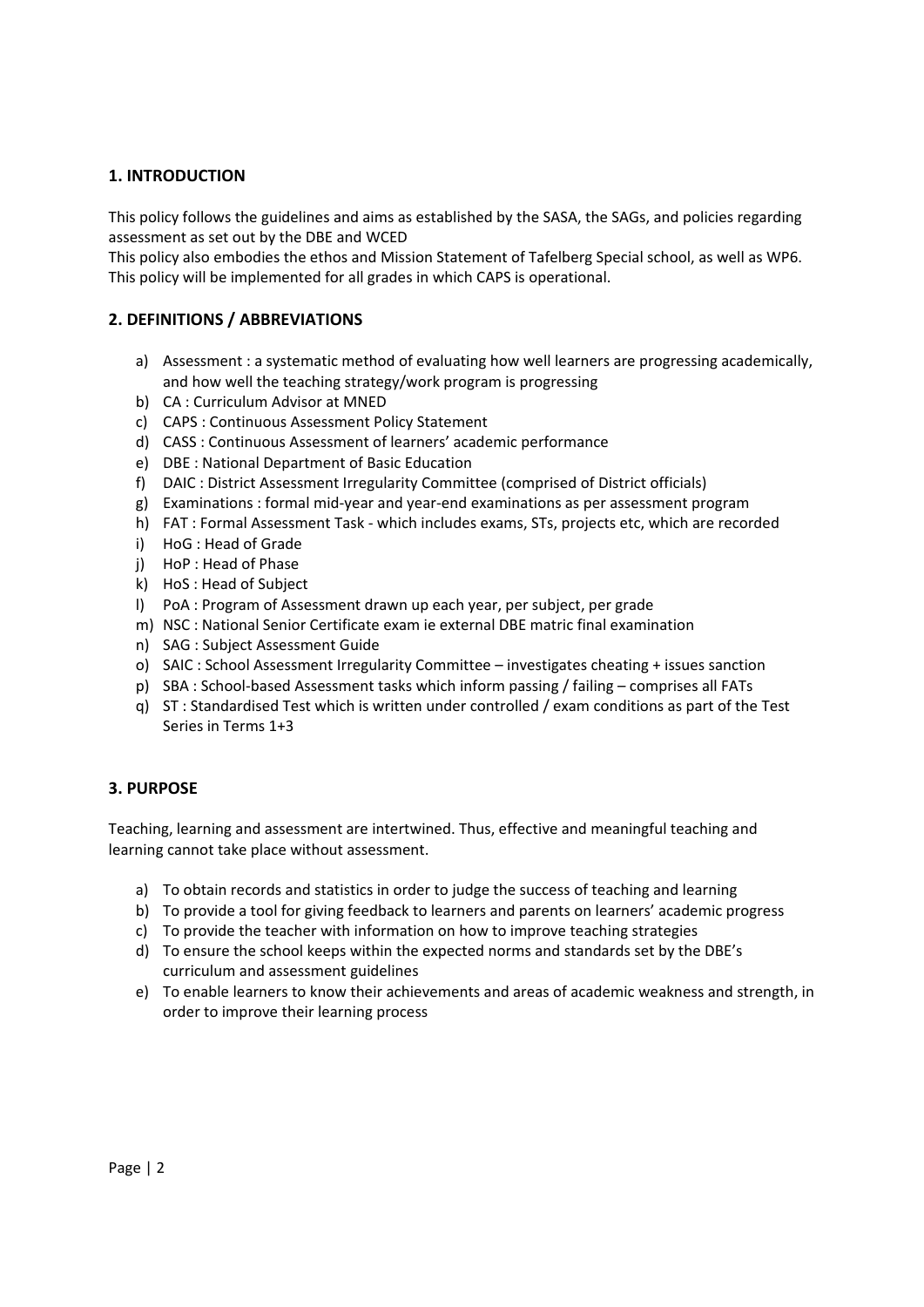## **4. ASSESSMENT**

We recognize that all teaching, learning and assessment of the learning experience is interdependent Assessments can be school‐based (FATS/PATs etc) and external (eg NSC, Systemic tests etc)

A. Assessment is a continuous, planned process involving :

- generating / setting an assessment task to collect evidence of learner achievement
- marking and evaluating the evidence
- recording the findings
- using the information to improve the teaching and learning process

B. Assessment should :

- Be benchmarked to ensure they are of a high standard and quality
- Be authentic, varied and balanced
- Take into account various assessment strategies embrace inclusivity
- Be accurate, objective, valid, fair, manageable and time efficient, and non‐biased
- Be criterion referenced
- Be transparent with regard to expectations, skills, knowledge, content etc
- Be cognizant of time pace out tasks etc
- Ensure that a variety of skills are assessed
- Ensure that the various cognitive levels are covered
- C. Forms of Assessment :
- a)  *Formal (FAT)*
	- Performed under controlled conditions
	- Must follow the curriculum criteria / requirements
	- Must follow PoA
	- These tasks include Examinations, Standardised Tests, Research Tasks, Presentations, class tests and tutorials
	- FATs must be moderated before handing out to learners
	- The FATs must be marked and recorded
	- FAT responses must be moderated according to subject moderation policy
	- Feedback must be given to learners and parents
	- Corrections must be done by learners and checked by the teacher

#### b)  *Informal* :

- Daily assessment
- Important tool in preparing learners for the FAT
- Learners can work on their own, in pairs etc, and use appropriate resources
- Used to monitor learners progress in class
- Tasks need not be marked and recorded, but must be checked by the teacher perhaps only comment made in the book or on a separate sheet
- Examples : observations, discussions, classwork, homework, worksheets etc
- This can be done by the learner themselves, or by a peer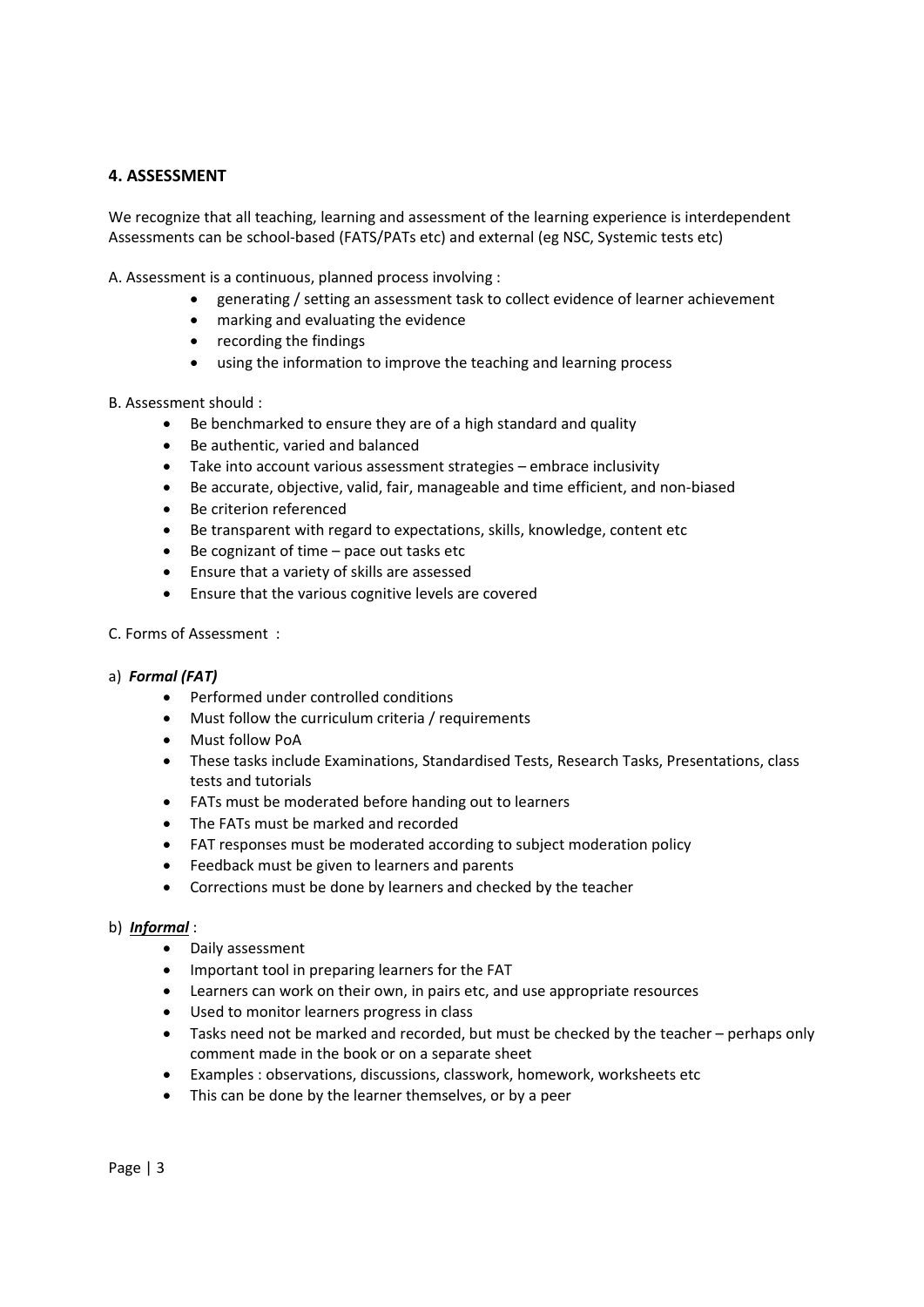## **5. STAFF ROLES AND RESPONSIBILITIES**

#### A. Teachers :

- a) Meet all due dates with regard to setting and moderating of FAT's and examination papers, and the marking and recording of all results from such assessments
- b) Draw up a PoA and hand in to the HoP/HoG on due date
- c) Assess per the PoA
- d) Ensure all assessments are of the correct standard, and at the correct level
- e) Ensure all FATs, STs and exam question papers are moderated
- f) Ensure corrections are done and checked
- g) Record all Formal Assessments in a Markbook and school/WCED management systems hardcopy / markbook must be available on request
- h) Marks must be recorded correctly, and the Term mark must be calculated accurately
- i) Record the checked, final term marks on the school/WCED management system
- j) Report on the outcome of the assessment : feedback to learners and parents -
	- FATs, STs : within 3 days of it being written
	- Research Projects : within 3 weeks of the due date
	- Examinations : on term reports and at teacher-parent evenings
- k) Safekeeping of evidence of learners' FATs must be available at all times to WCED officials, staff, learners and parents
- l) Performance / results must be discussed regularly at HoP/HoG and Subject meetings
- m) HoS / HoP must draw up Subject Policies which are in line with this Assessment Policy
- n) Assessment requirements must be made clear to learners, by teachers, in good time
- o) Clearly identify the requirements for each piece of work, providing learners with task‐specific clarification of relevant assessment criteria/rubrics
- p) Provide adequate time for learners to complete any given FAT
- q) Assess all work appropriately and return it to the learners in good time within 1 calendar week
- r) Teachers must keep a clear and accurate record of all assessment activities, at all times
- s) Alternative but equally valid answers which are relevant to the question should be considered. A mark scheme should not be considered exhaustive

#### B . HoP :

- a) Set due dates for handing in of updated marksheet before commencement of exams/reports
- b) Set due dates for marks to be recorded on Edupac / CEMIS by teachers
- c) Check all marks are calculated correctly in the teachers' Markbook / mark schedule
- d) In conjunction with the teachers, check that the marks are recorded accurately on school/WCED management systems
- e) Ensure reports are correct : name, grade, comments etc
- f) Keep statistics on pass / fail numbers in the phase per term and per year, and use these to discuss strategies / inteventions to improve the academic standards within the Phase, and setting of targets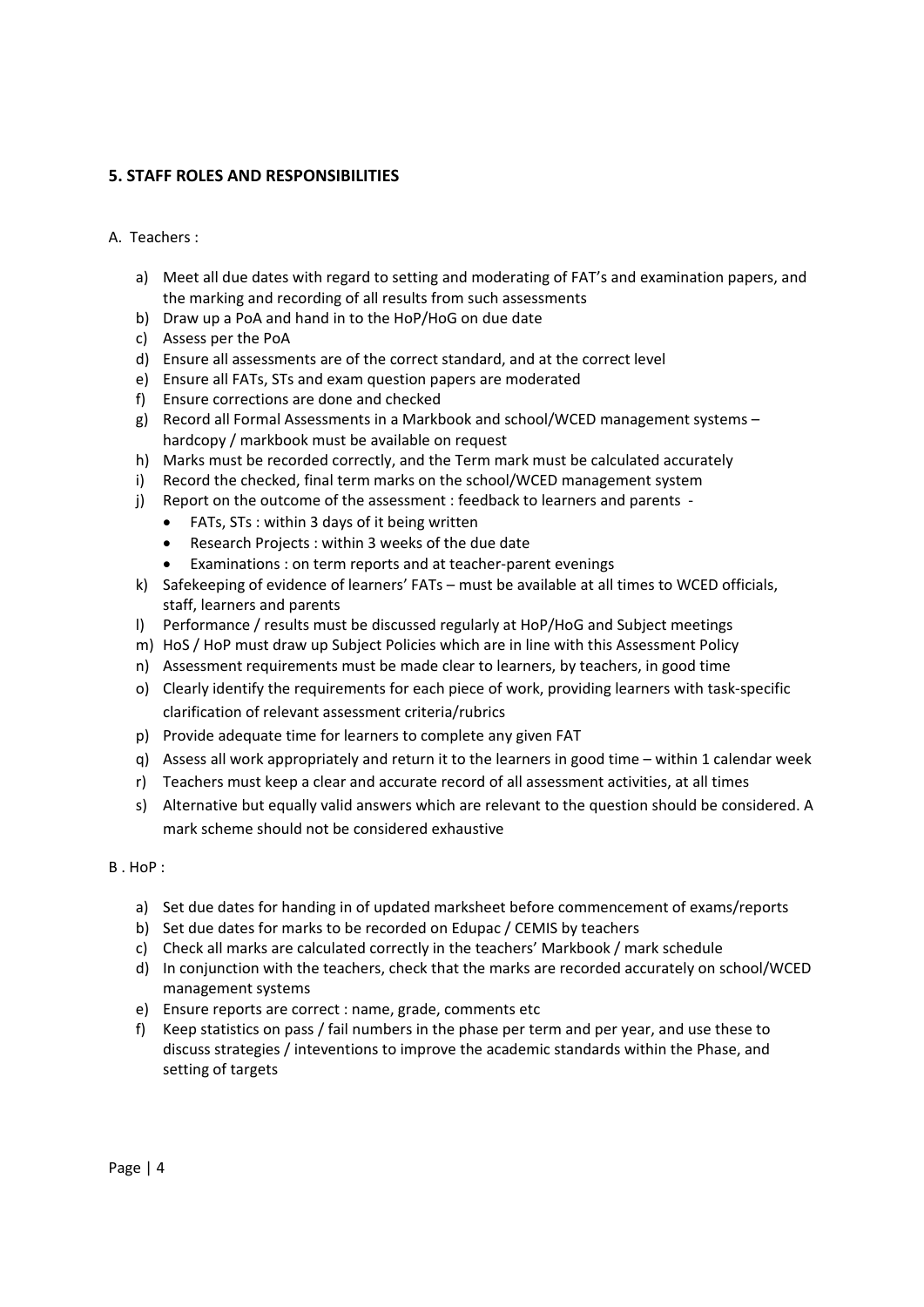## **6. RECORDING OF MARKS**

- A. Mark composition :
	- Grades 1‐3
		- ‐ Term 1, 2, 3 and 4 : 100% SBA
		- ‐ Final marks each term as per Markbook, entered into school/WCED management systems for each term
		- School/WCED management system will generate the final year mark /5<sup>th</sup> column mark for reports
		- School/WCED management system will generate reports
	- Grades 4‐8
		- $-$  Term  $1 = 100\%$  SBA
		- Term  $2 = 75\%$  SBA and 25% EXAM
		- ‐ Term 3 = 100% SBA
		- Term  $4 = 75\%$  SBA and 25% EXAM
		- ‐ Final marks each term as per Markbook, entered into school/WCED management
		- ‐ systems for each term
		- School/WCED management system will generate the final year mark / 5<sup>th</sup> column mark for reports
		- ‐ School/WCED management system will generate reports
	- Grade 9
		- ‐ Marks calculated and entered as per WCED Marksheet
		- ‐ Report reflects marks per term
		- School/WCED management system will generate the final year mark / 5<sup>th</sup> column mark for reports
	- Grades 10‐12
		- ‐ Marks calculated and entered as per WCED Marksheet
		- ‐ Report reflects marks per term
		- ‐ Term mark entered into School/WCED management system
		- ‐ School/WCED management system will generate reports (except Term 4 for Gr 12)
- B. Recording of marks :
	- All teachers will record marks for FATs in a Markbook, which can be a Hardcover book or an Excel Spreadsheet
	- Term final marks must be calculated in the Markbook / on Excel Spreadsheet, before entering the final mark into School/WCED management system
	- The hardcover Markbook or Excell Spreadsheet (hard copy) must always be available on request from a HoS / HoP / Principal / WCED official / parent
	- Subject teachers to regularly check the names of their learners on CEMIS sheets, and inform the CEMIS Administrator well in advance of any changes that need to be made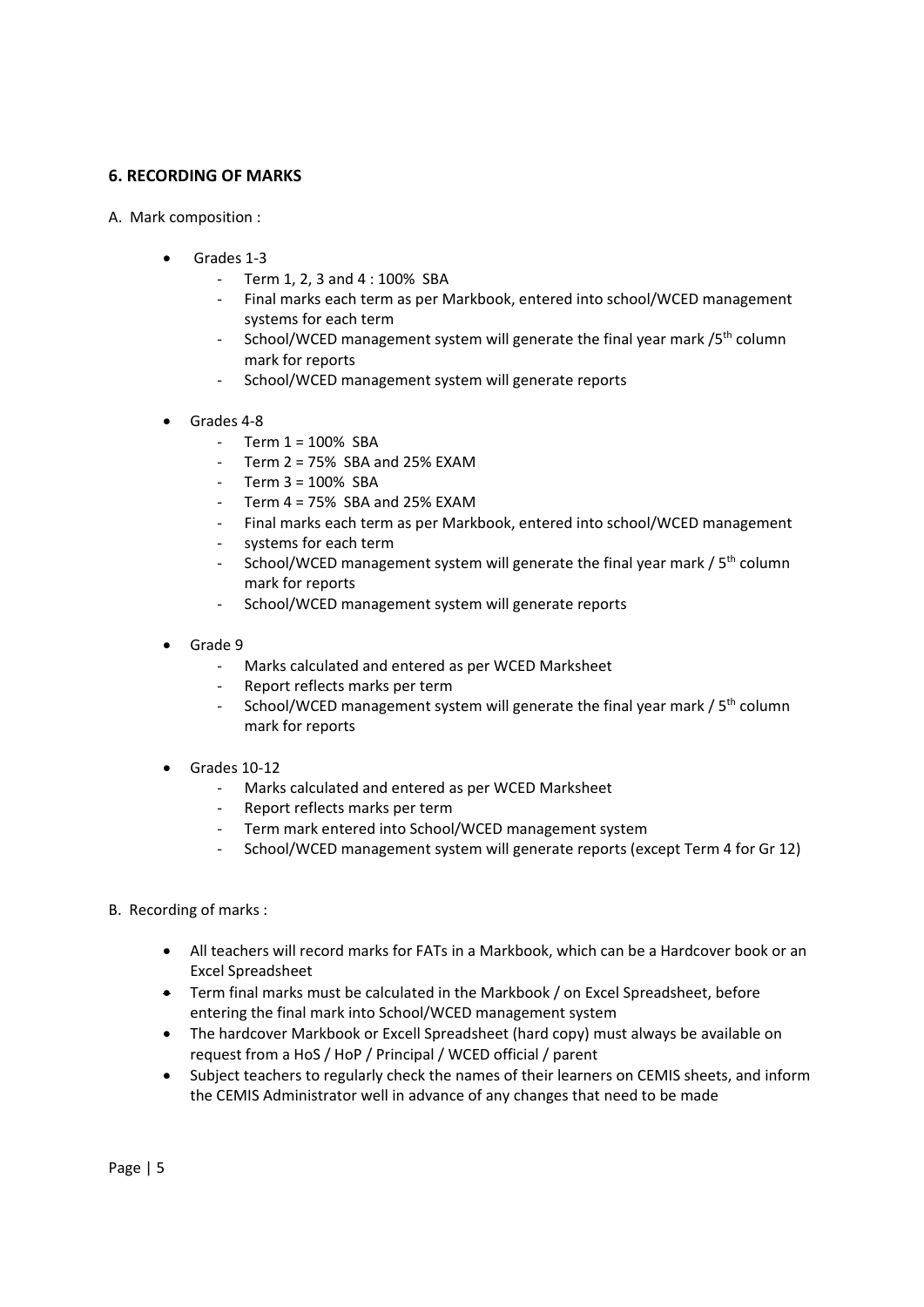## **7. REPORTS**

- An official school report will be issued each term, as per the school Assessment Program
- Foundation Phase : final marks are obtained from CASS/ FATs, and will be interpreted by the teacher using her professional judgement
- The correct marks, for each term, must be reflected on the report
- The marks must be calculated as stipulated in this policy
- The correct codes must be used on the report :
	- ‐ Grades 1‐3 : Codes 1 to 7
	- ‐ Grades 4‐6 : Codes 1 to 7
	- ‐ Grades 7‐12 : Codes 1 to 7
- All Code 1's to be underlined in red.

## **8. PROGRAM OF ASSESSMENT**

- a) Each teacher must have a PoA, and present the HoS and HoP with a copy
- b) The PoA must not be deviated from
- c) Any changes to the PoA (dates, content, number of tests etc) must be via written request to the relevant Deputy Principal. If it is agreed to, written permission must be obtained
- d) Foundation Phase : entire PoA consists of CASS tasks no examinations
- e) Standardised Tests (written each term) as per CAPS requirements :
	- timetables will be given to learners and parents at the beginning of each term
	- content to be tested will be given to learners at least 1 week before the Standardised Test
	- STs will be written as per exam timetable drawn up by the Document Centre
- f) Examinations (written in terms 2 and 4) :
	- timetables will be given to learners and parents at the beginning of terms 2 and 4
	- content to be tested, must be given at the same time as the timetable is handed out
	- Grades 4‐8 :
		- ‐ Entire year's / semester's work for languages and mathematics must be examined
		- ‐ Other subjects may examine entire year's work or a semester's work, according to the relevant Subject Policy
	- Grades 9‐12 :
		- ‐ Entire year's / semester's work is to be examined in each examination, for all subjects
- g) Due dates for FATs must be communicated to learners and parents, and must not be changed
- h) Any changes to an Exam / Test timetable can only be authorized, in writing, by the relevant Deputy Principal
- i) Internal assessments occur as follows :
	- Grades 1-3 : throughout each Term
	- Grades  $4-11$  : Term  $1 + 3$  Test Series (ST) Term 2 + 4 Examinations
	- Grade 12 : Term 1 Test Series (ST) Term 2 + 3 Examinations Term 4 Matric final examination (NSC)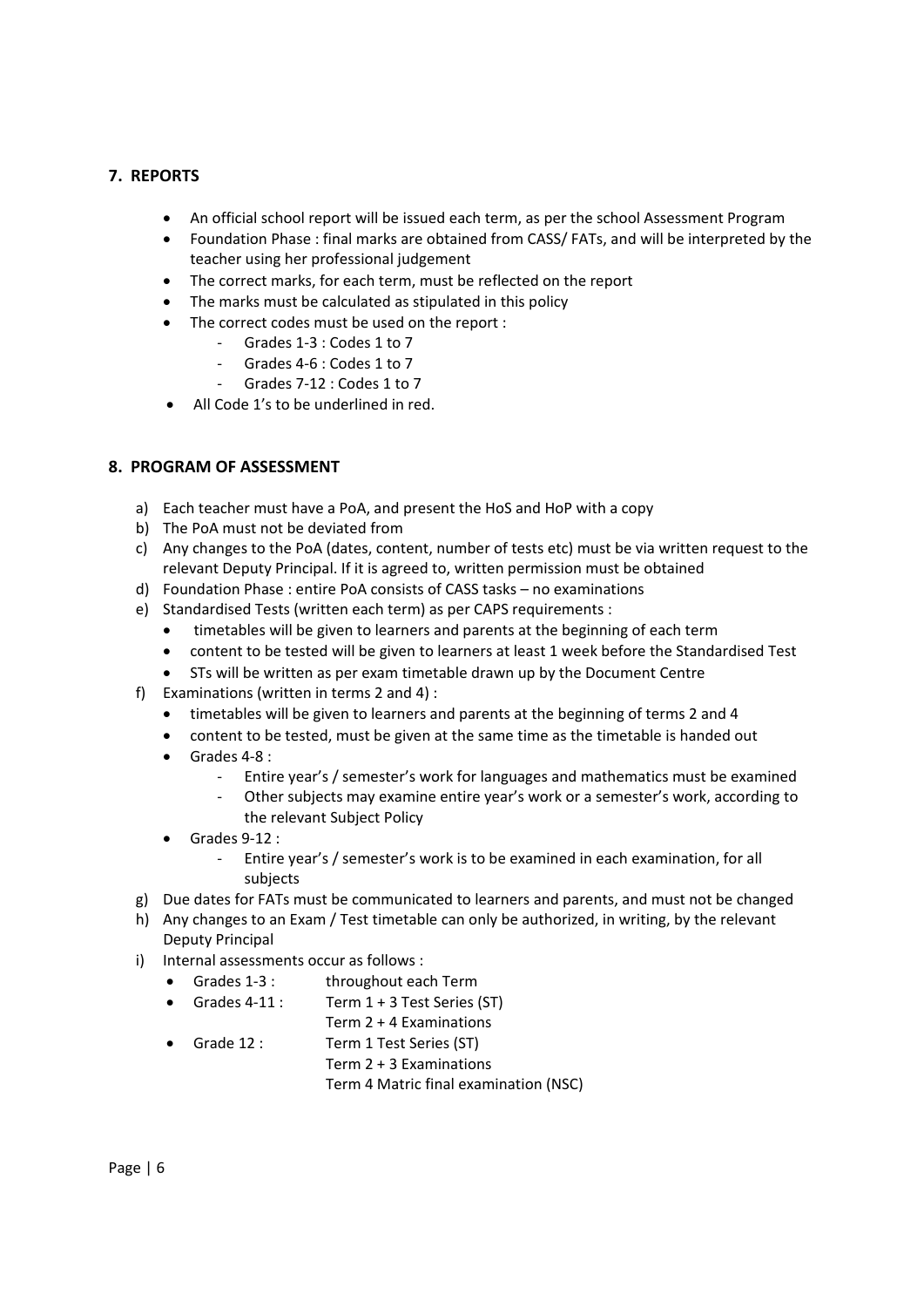## **9. FEEDBACK / REPORTING**

Regular feedback/reporting with regard to the academic progress of learners must be carried out :

- a) Learners in class, after tests etc (teacher to check that marks are recorded in the diary/workbook)
- b) Parents at termly teacher-parent meetings, and at special meetings arranged by the HoP
- c) Teachers at learner discussion sessions and mark reading sessions, or at meetings requested by HoP, Therapy Department, and or SBST
- d) Each term an official Report will be issued to the learner and parent
- e) Feedback, reporting and sharing of assessment information must take into account the element of confidentiality, and must adhere to any legal stipulations by the legal guardian (eg reports to divorced partners etc)
- f) Parents may make an appointment should they wish to view the answer scripts.
- g) Learners should receive feedback that is positive and constructive as is necessary

## **10. PARENTAL RESPONSIBILITY**

- a) Ensure their child(ren) meets due dates for tasks, as stipulated
- b) Ensure the work presented to the teacher is the child's own work
- c) Ensure that the work presented to the teacher is of a high standard and quality
- d) Ensure their child prepares properly for all tests and examinations
- e) Ensure they obtain the feedback and reports as set out in this policy
- f) Monitor their child's progress via the diary, workbooks, Assessment Schedule and term reports
- g) Contact the teacher and or HoP should there be any queries regarding their child's progress

#### **11. LEARNER RESPONSIBILITY**

- a) Report on time at the correct venue for assessments, and school and classes in general
- b) It is expected that all tasks are handed in / written on the prescribed due date
- c) Ensure that all FATs handed in are their own work
- d) Hand in work of a high standard and quality
- e) Use only blue pen to write and pencil/coloured pencils for drawings
- f) Use only Times New Roman or Arial font size 12 if work is typed
- g) Prepare properly for all tests and examinations
- h) Take note of feedback given by the teachers
- i) Write down FAT marks in their diary / mark schedule in the workbook
- j) Only hard copies of work will be accepted
- k) Failure of technology is not an excuse for not meeting deadlines
- l) If a learner is absent on the day work is due, he/she must submit the assessment item the following school day to the teacher.
- m) A learner may apply for an extension via the specific subject teacher prior to the due date. Learners must have a valid reason for the application and, if approved, a final further date will be set for submission, and must be communicated to the learner and parents, by the teacher.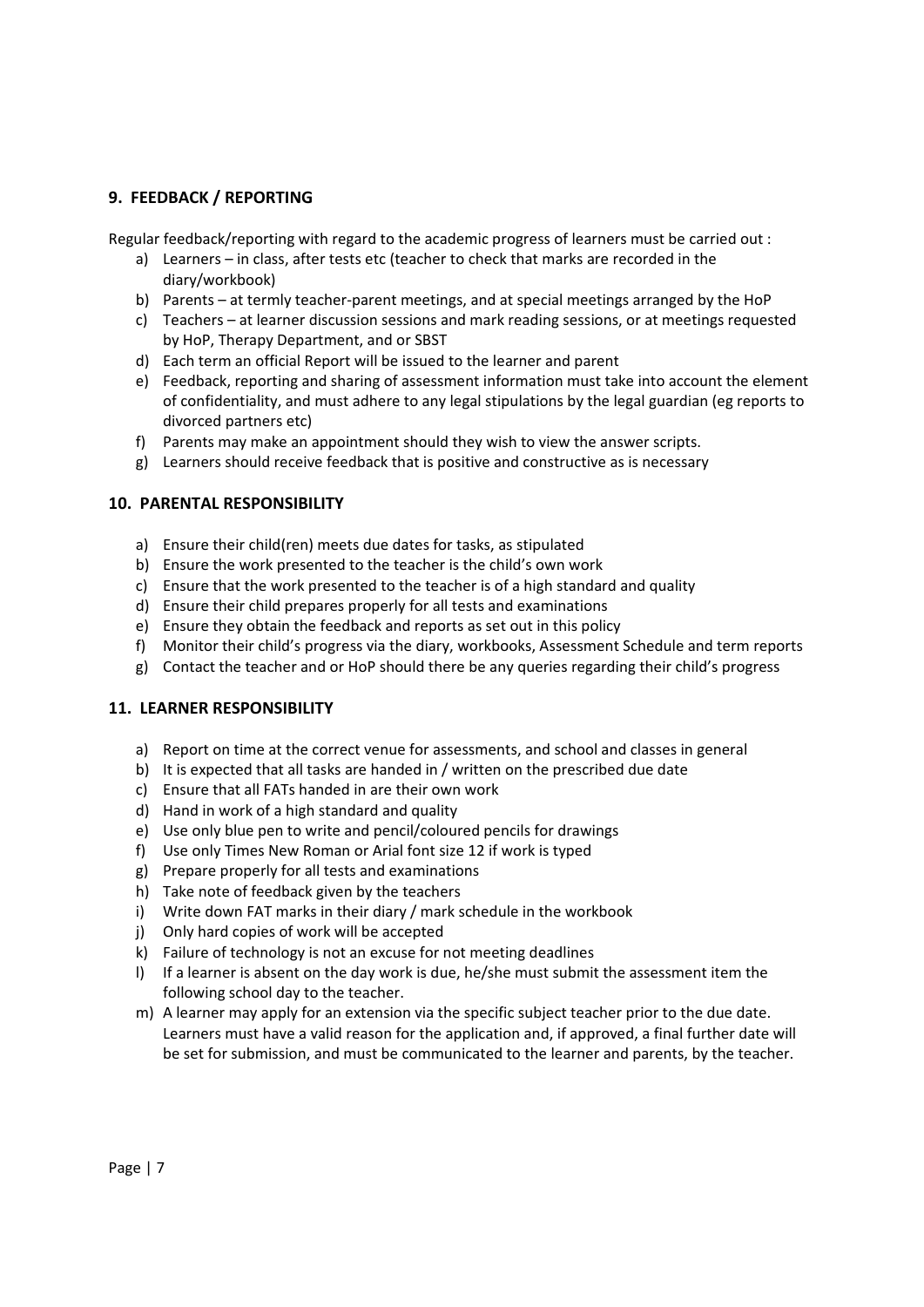## **12. SUPPORT**

Support for teachers regarding interpretation, setting, marking etc of assessments can be provided by :

- a) Teachers at Subject meetings
- b) HoP / HoS at meetings and or workshops
- c) Cluster group / PLC meetings organized by teachers or MNED
- d) Head : Curriculum at school
- e) CA's at MNED
- f) WCED/DBE documents ie the SAG

The school will cater appropriately for learners with special needs:

 This includes obtaining and granting specific examination concessions and examination adaptations for learners requiring such assistance

#### **13. MODERATION**

Internal moderation of all types of formal assessment will take place according to the school Moderation Policy and Subject Policy

HoP and HoS are to monitor the Moderation process within their relevant Phase and Subject respectively, and ensure due dates are adhered to

All FATs / exams must be moderated for quality purposes before they are written by learners. No FAT/exam will be printed unless the moderator has signed (in green) the original FAT/exam paper

Moderation of SBAs must include the Question Paper, Addendum/Annexures (if applicable) and Marking Guidelines/Rubrics

The Moderator must ensure compliance of the FAT with the SAG, CAPS requirements per subject :

- Content and skills to be assessed
- Mark allocation
- Time length
- Format and numbering
- Language and grammar
- Levels of questions (eg 30‐50‐20 principle)

The Moderator must also moderate the learner answer scripts / FATs :

- at least 3 learner answer scripts per class, must be moderated for each FAT per subject
- moderation sample to contain scripts from bottom, middle and top achievers
- quality and accuracy of marking must also be monitored

#### **14. LEARNER ABSENCE**

All learners need to complete the ALL the required SBAs as set by the DBE in order to be eligible for year‐end promotion.

Page | 8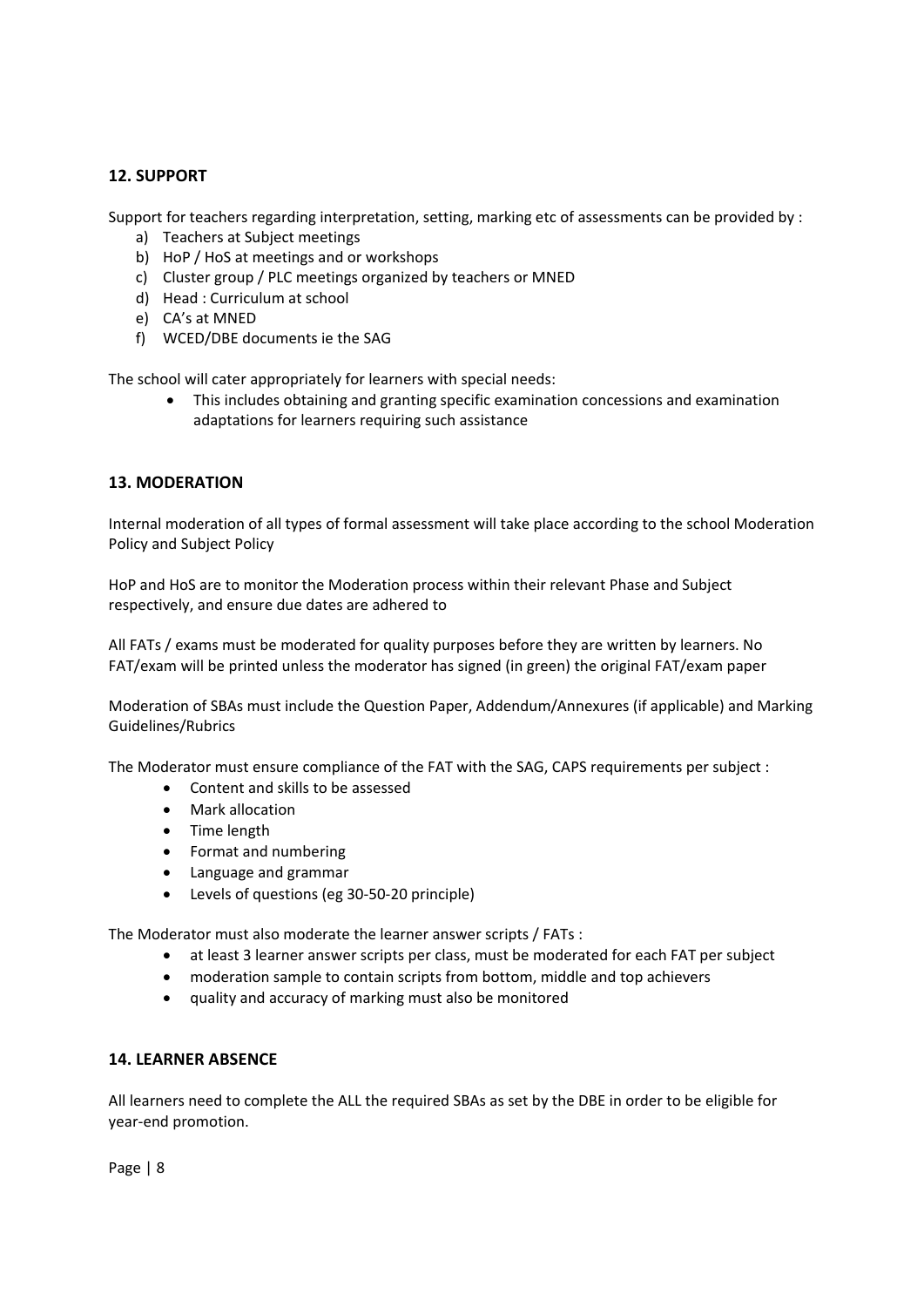## a) *Learner absent for a FAT/Exams: Terms 1‐3* (Grades 4‐12)

- A learner will be given a further opportunity to write the missed FAT on condition that he/she provides the Principal with a valid reason eg : a Doctor's Certificate to the effect that the learner was too ill to write the said FAT on said day
- Should the reason for absence be valid and acceptable (as per WCED guidelines), the learner will write a new paper (Paper B) set by the particular subject teacher
- The new / Paper B will be written on a date and time stipulated by the school. Since examinations / Test Series are written at the end of a term, logistically the re-write opportunity may only occur in the following school term.
- The learner and his/her parents will be informed in writing of this further opportunity. Should the learner not attend the further opportunity to write, as requested by the school, the learner will be given a zero (0) mark for the said FAT.
- Until such time the learner completes the further opportunity re‐write, the missed FAT will be recorded as "absent with valid reason", and the Term Report will not thus reflect the complete mark/score for the Term. The Term Report will be corrected with the next issue of Term Reports
- Parents and learners are reminded DBE/WCED regulations that learners who do not complete the required set number of FATs in a particular subject, will not be resulted. This will result in the learner not being progressed at the end of the year.
- Teachers need to keep records of contact with learners and parents regarding outstanding and or incomplete FATs

## b) *Learner absent for a FAT/Exams : Terms 1‐3* (Grades 1‐3)

- The class teacher will arrange a day (during or after school hours) for the missed FAT/assessment to be completed.
- A learner will be given a further opportunity to write the missed FAT on condition that he/she provides the Principal with a valid reason eg : a Doctor's Certificate to the effect that the learner was too ill to write the said FAT on said day
- The learner and his/her parents will be informed in writing of this further opportunity. Should the learner not attend the further opportunity to write, as requested by the school, the learner will be given a zero (0) mark for the said FAT.
- Until such time the learner completes the further opportunity re-write, the missed FAT will be recorded as "absent with valid reason", and the Term Report will not thus reflect the complete mark/score for the Term. The Term Report will be corrected with the next issue of Term Reports
- Parents and learners are reminded of DBE/WCED regulations that learners who do not complete the required set number of FATs in a particular subject, will not be resulted. This will result in the learner not being progressed at the end of the year.

## *c) Learner absent for FAT/Exams : Term 4* (Grades1‐12)

- Grade 12 learners absent for NSC final examinations will be dealt with as per DBE regulations.
- Grade 1‐3 learners will be given a further opportunity to catch up on the missed FAT. The class teacher will organize and administer this further opportunity, and parents and learner must comply with the arrangements as made by the class teacher, no further opportunity will be granted.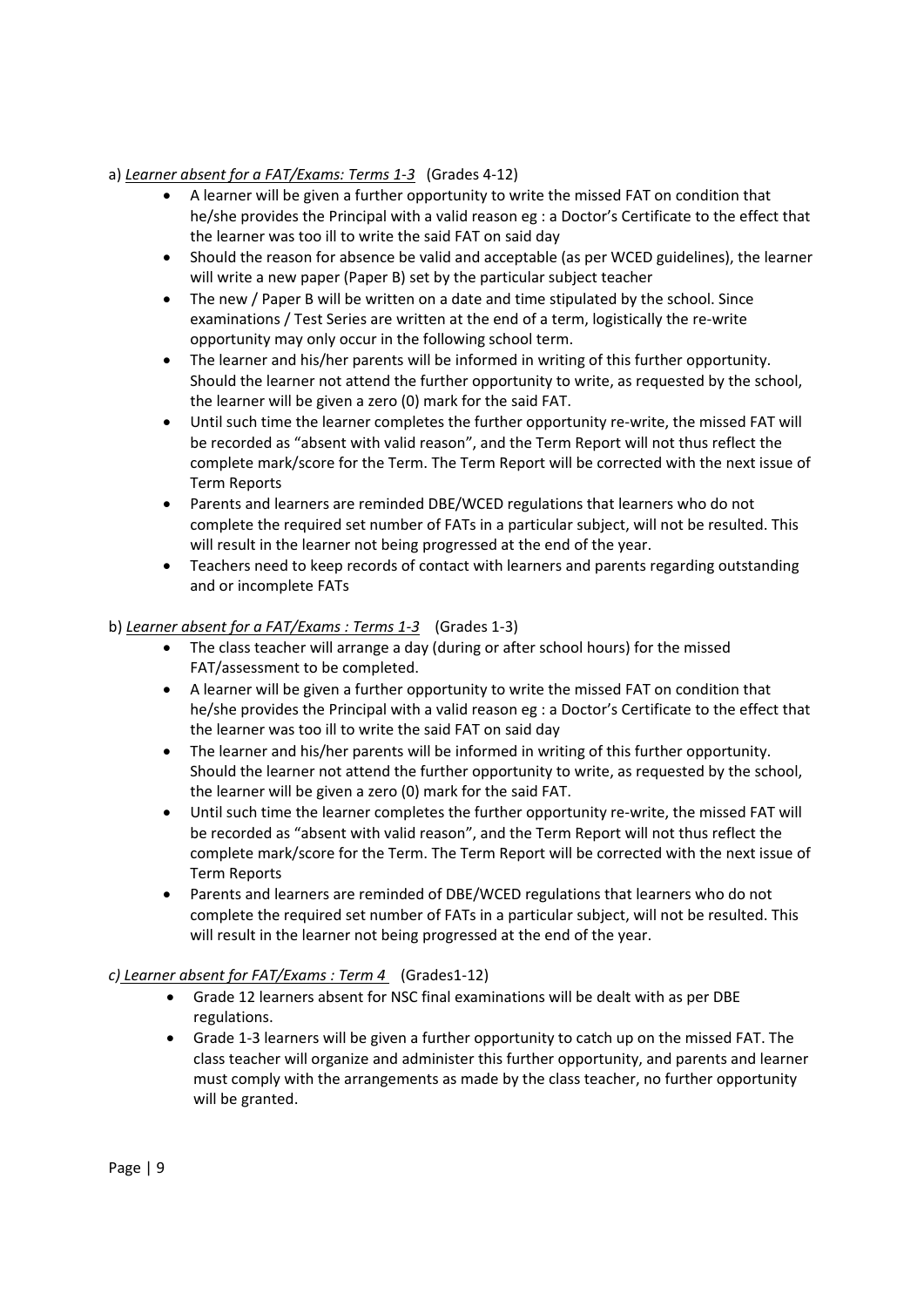● Grade 4-11 learners cannot be given a further opportunity to write a missed FAT/exam due to time constraints imposed by final promotion and progression timelines which are dictated by DBE, and policy : "Learners who absent themselves from end‐of‐year final examinations … for no valid reason, must not be permitted to write the final end‐of‐year examination." [National Protocol for Assessment, Chapter 4. Section 12(3)]

## **15. CHEATING / COPYING / PLAGIARISM**

Cheating/copying and plagiarism in any form is forbidden.

If a teacher suspects that a student is guilty of dishonesty, the teacher should take the appropriate action :

- Homework : not accept the homework, and sanction both the learner who allowed his/her work to be copied and the learner who copied the work. Inform both sets of parents
- Grades 4‐11 FATs : report it to the respective Deputy as an Irregularity. The matter will then be investigated by the SAIC and reported to the MNED for further action.
- Grade 12 FATs : Report to the Principal as an irregularity. The matter will then be dealt with by the DAIC.
- Proven dishonesty with regard to any SBA is most likely to result in the learner receiving a "0" mark, as per policy.
- It is the learner's responsibility to demonstrate to the teacher that it is in fact their own work
- All FET learners and parents must sign the proforma "Authenticity" form, which must be placed in the learner's portfolio, per subject

## **16. EXAMINATION GUIDELINES**

- Learners may not gain any unfair advantage in any examination or test by way of cheating (ie crib notes, electronic devices, help from invigilators, scribes, peers and or by having prior knowledge of the contents or memo of an exam / test paper)
- When instructed to enter the examination room, learners must do so in a quiet and orderly manner.
- Learners may only have the required stationery and materials specified for that examination / test on their desk/person when in an exam venue
- The invigilator will decide where each learner will sit during an examination (seating plan)
- Learners must remain seated until permission is given to leave the examination room.
- The instructions of the invigilator must be obeyed. The invigilator has the right to request a learner be expelled from the examination venue should their behaviour interfere with the proper conduct of the examinations.
- No additional time will be allowed for learners arriving late for the examination, without a valid reason
- During the examination, and at other times specified by the invigilator, a learner may not communicate verbally or non‐verbally, with any other learner. Failure to observe this regulation will be referred to the SAIC for action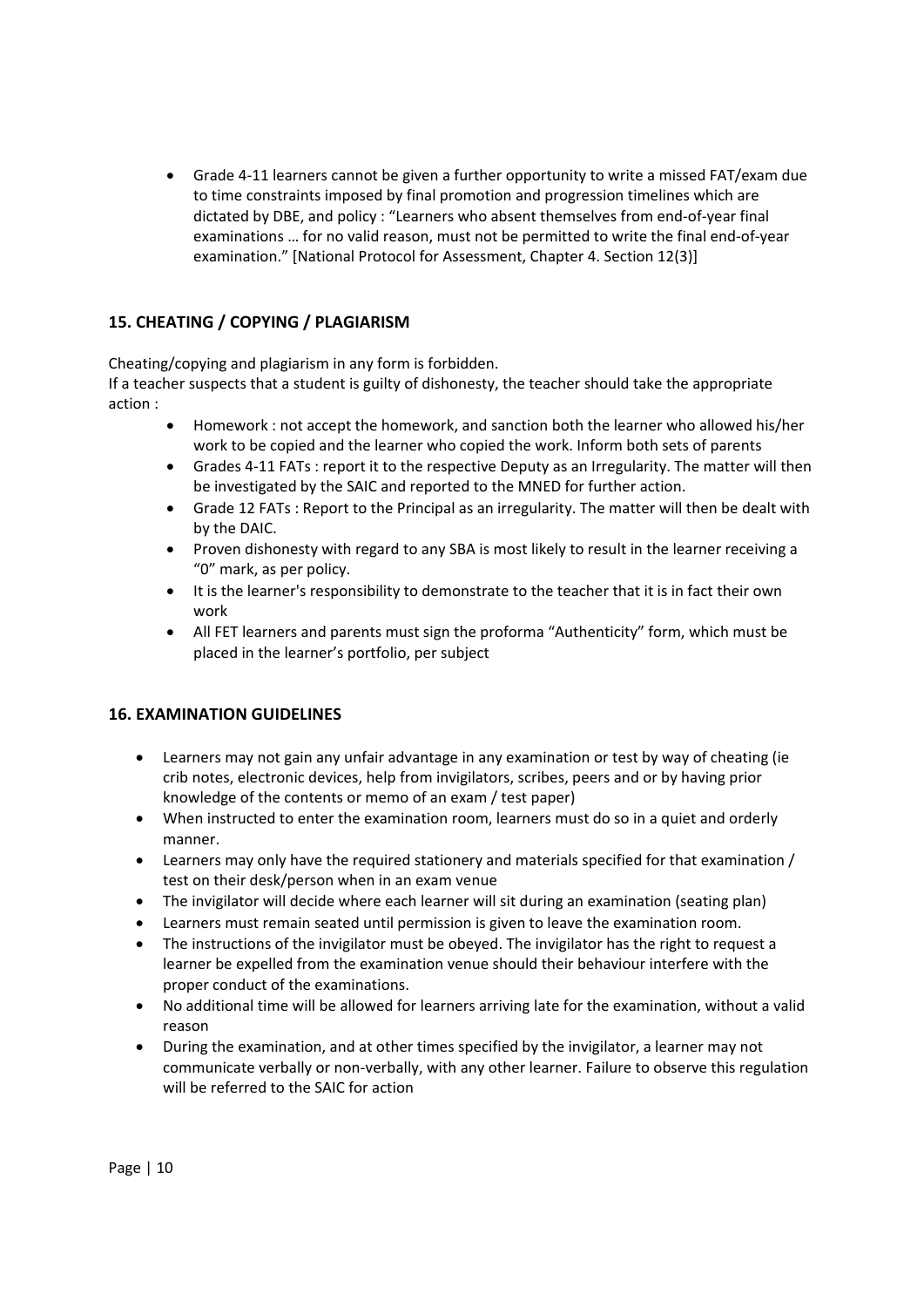- If a learner accidentally takes unauthorized material (papers, books, notes of any kind) into an examination, this material must be given to the invigilator/scribe immediately. Failure to do so may lead to an irregularity.
- Learners will not be allowed to leave the examination room during the first hour or during the last 20 minutes of any examination/test. If the duration of the examination is less than one hour, learners will not be allowed to leave during the examination/test
- If a learner leaves the examination before the scheduled finishing time, without permission, the student will not be allowed to return to the venue
- No examination materials eg question papers, answer scripts, rough work etc may be taken out of the examination venue by learners
- Learners must leave the examination room in a quiet and orderly manner
- Toilet breaks will be co-ordinated, taking into account human resources available.

## **17. GENERAL**

## *a) Religious holidays*

- Examinations / Test Series will not be scheduled on religious holidays
- These days will be allocated as study days for learners

## *b) Early leaving during scheduled Exam / Test Series period*

- Examination / Test Series period at Tafelberg is a huge logistical operation due to the fact that many of our learners have various exam concessions and accommodations.
- be considered. The request can be made but parents/guardians must understand that the request can be denied as a result of school operational and management needs.
- Requests must be made to the Principal in good time (at least 48 hours), in writing and with supporting documentation.
- Writing of learner driver tests, taking driver tests, birthdays etc are not valid reasons.

#### c) *Tafelberg school past papers*

- Subject papers set by Tafelberg teachers will be made available on request.
- Requests must be made via email, stating the desired paper (grade and subject) to copyroom@tafelbergschool.co.za, and the paper(s) will be emailed to the parents requesting such papers.
- The cut-off date for these requests will be 3 weeks prior to the start of an Examination period or Test Series.
- The Exam / Test question papers and marking guidelines of the present year, and of the immediate preceding year only, will be made available on request, via the copy room.
- Parents/guardians are to note that such question papers and marking guidelines set by Tafelberg teachers are only to be used by parents and learners for revision purposes, and not for redistribution nor for any other reason.